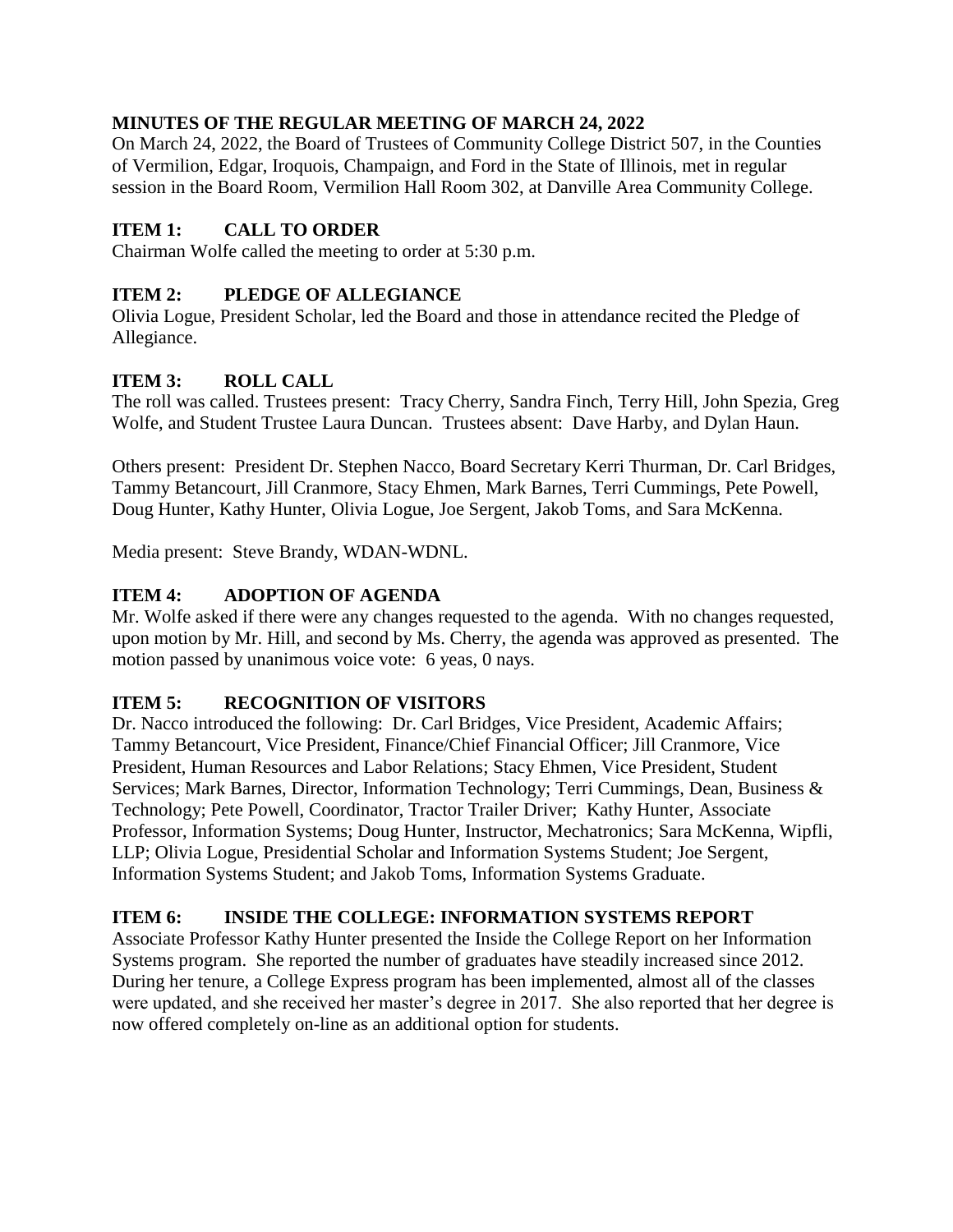Ms. Hunter reported that her graduates have been successfully employed at such places as Watchfire Signs, Hub City Media, Nexlan, DACC, District 118, Progressive Insurance, Strata Decision Technology in Chicago, and Liberty University in Virginia.

Six of the ten most popular programming languages are currently being taught at DACC with an additional option coming in the near future. She noted with her students getting the experience in several different languages, they are able to adapt to easily in the workforce.

Ms. Hunter then introduced Ms. Olivia Logue, first-year student; Mr. Joe Sergent, second-year student; and Mr. Jakob Toms, 2019 graduate. The students shared their experience in the program, their current plans, as well as future plans.

The Board and Dr. Nacco thanked Ms. Hunter for her leadership. They also thanked the students for their reports and for being DACC students.

#### **ITEM 7: REPORT ON ACCT NATIONAL LEGISLATIVE SUMMIT, WASHINGTON, DC, FEBRUARY 6-9, 2022**

Mr. Wolfe provided an update on the sessions he attended at the ACCT National Legislative Summit in Washington, DC on February 6-9, 2022.

### **ITEM 8: REPORT ON ICCTA SEMINAR AND BOARD OF REPRESENTATIVES MEETING, MARCH 11-12, 2022**

Mr. Wolfe provided an update on the sessions he attended at the ICCTA Seminar and Board of Representatives meeting on March 11-12, 2022.

## **ITEM 9: FINANCIAL UPDATE**

Vice President Betancourt provided a financial update to the Board. The Financial Statement of Revenue and Expenditures ending February 28, 2022 was included in the Board agenda book.

## **ITEM 10: PRESIDENT'S REPORT**

Dr. Nacco shared the *DACC Flash* with the Board and highlighted the events from the last month.

## **ITEM 11: PUBLIC COMMENT**

There was no public comment.

## **ITEM 12: CONSENT AGENDA**

- **A. BOARD CONSIDERATION OF THE MINUTES OF THE PUBLIC HEARING OF FEBRUARY 24, 2022; MINUTES OF THE REGULAR BOARD MEETING OF FEBRUARY 24, 2022; AND MINUTES OF THE BOARD AUDIT COMMITTEE MEETING OF MARCH 14, 2022**
- **B. FINANCIAL REPORT**
- **C. CLERY SECURITY REPORT**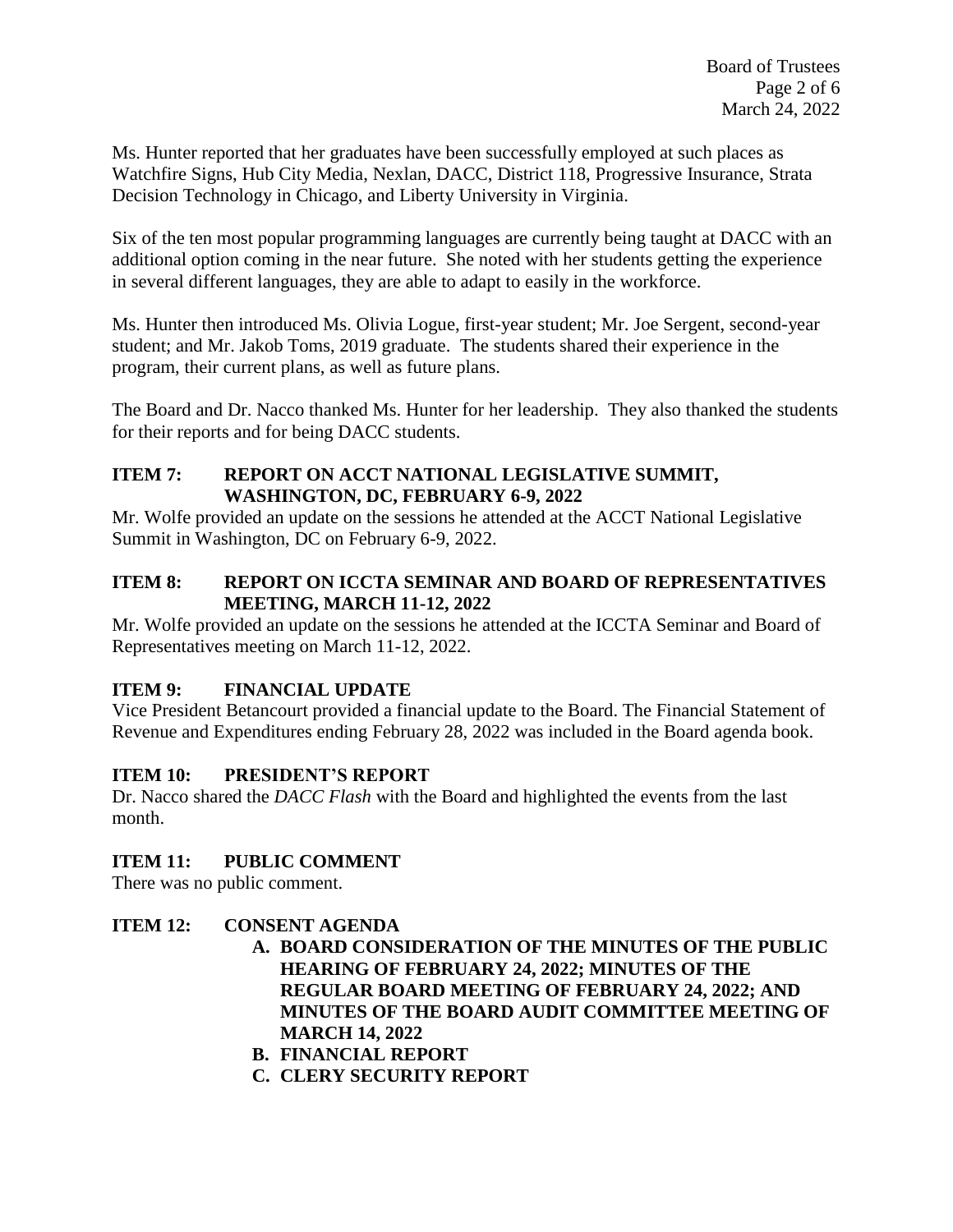Upon motion by Mr. Hill, and a second by Ms. Finch, the Board approved the items on the Consent Agenda. The motion passed by roll call vote: 6 yeas, 0 nays.

### **ITEM 13: UNFINISHED BUSINESS**

#### **ITEM 14: NEW BUSINESS**

#### **A. BOARD DISCUSSION OF DACC EQUITY PLAN**

The mission of the DACC equity plan is to pinpoint actions necessary to close equity gaps to allow underrepresented and minority students, faculty, and staff to succeed at the College. Three crucial questions guide this equity plan: How can we focus on systemic racism that is a part of our everyday practices and policies and transform them to be equitable? How can we cooperate with each other to eliminate barriers that have hindered us from helping students, faculty, and staff equitably? How can we prepare for a diverse and globally connected world? This plan emerges from a serious consideration of these questions.

DACC expects the results of increasing and encouraging workplace diversity, providing extra learning support to underrepresented students, seeing underrepresented students as high achievers, and work done to remove financial barriers as culminating in equitable outcomes and representation. Of course, students have their part in their success. But we see ourselves as taking a more proactive role in the success of students. The goal of this equity plan is to eliminate inequities and disparities in access, enrollment, and completions regarding students. Another goal of this equity plan is to eliminate racist practices and policies embedded in the institution that are barriers to equitable employment and opportunities.

Upon motion by Mr. Spezia, and a second by Ms. Finch, the Board approved the DACC Equity Plan. The motion passed by roll call vote: 6 yeas, 0 nays.

#### **B. BOARD RECOGNITION OF STUDENT TRUSTEE**

The Board recognized Ms. Laura Duncan, Student Trustee. The Board commended her for her work and dedication as Student Trustee over the past year. They wished her well in her future endeavors.

#### **C. BOARD CONSIDERATION OF DACC HONORARY DEGREES**

DACC's Graduation Committee requested nominations for an honorary Associate degree during the 2022 commencement ceremony. A degree will be bestowed to two individuals who have exhibited exemplary achievement to DACC.

Upon motion by Mr. Hill, and a second by Ms. Cherry, the Board approved DACC Honorary Degrees for Mr. Clifford Dupree and Mr. W. John Shane. The motion passed by roll call vote: 6 yeas, 0 nays.

#### **D. BOARD CONSIDERATION HUMAN RESOURCES REPORT**

Recommendations of Employment are conditional upon all Human Resources processes being met.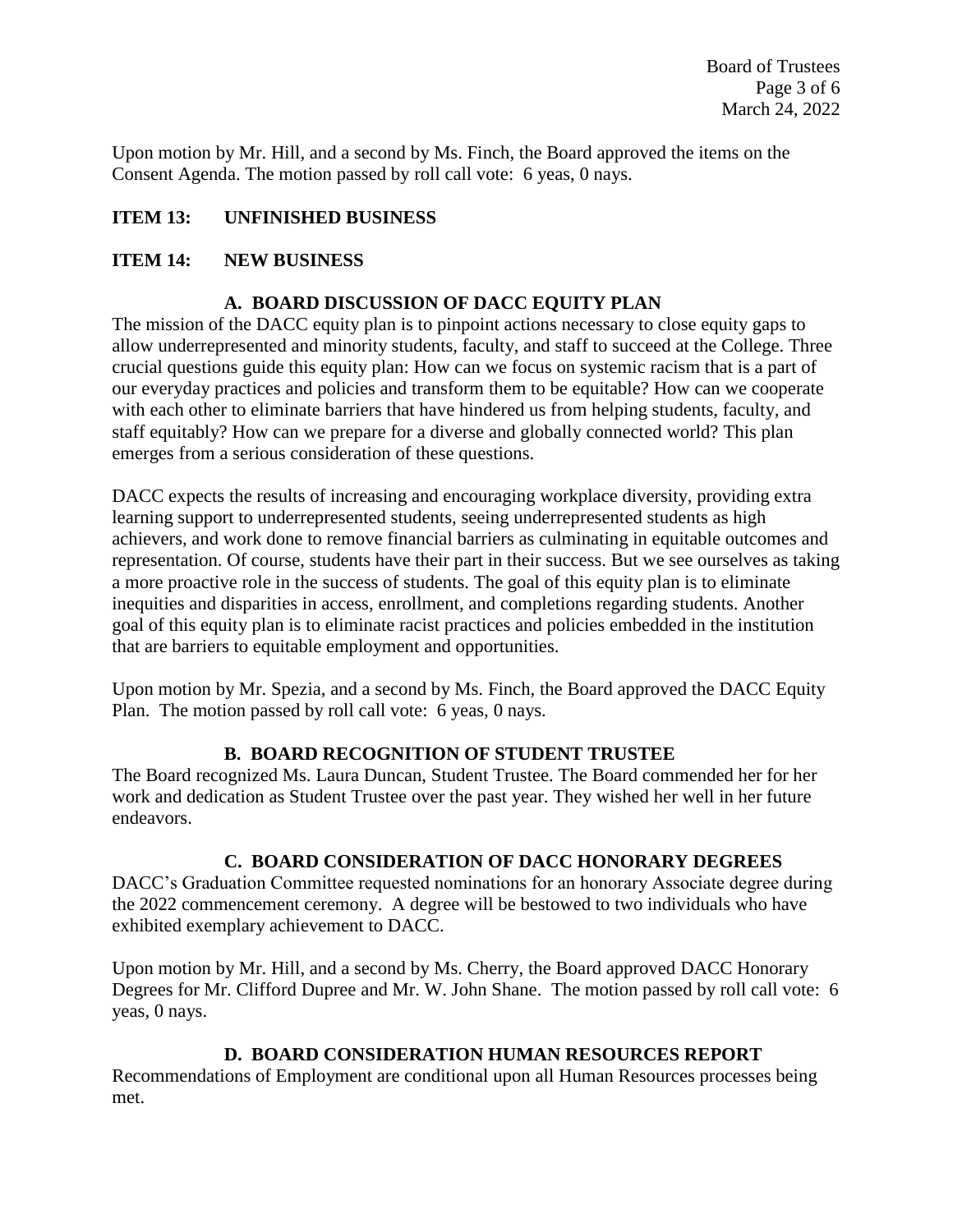Upon motion by Ms. Finch, and a second by Mr. Hill, the Board approved the Human Resources Report. The motion passed by roll call vote: 6 yeas, 0 nays.

#### **E. BOARD CONSIDERATION APPROVAL OF TRAVEL EXPENDITURES FOR TRUSTEES**

Per Public Law 99-0604, known as the "Local Government Travel Expense Control Act," travel expenses for members of the Board of Trustees must be approved at an open meeting of the Board.

A total of \$1,133.59 was expended for travel expenditures for trustees over the last month. The expenses were for the ACCT Legislative Summit in Washington, DC in February 2022 for Mr. Greg Wolfe.

Upon motion by Ms. Finch, and a second by Mr. Hill, the Board approved the travel expenditures for the Trustees. The motion passed by roll call vote: 6 yeas, 0 nays.

#### **F. BOARD CONSIDERATION OF ACCEPTANCE OF FY2021 COLLEGE ANNUAL COMPREHENSIVE FINANCIAL AUDIT REPORT (EXTERNAL EXHIBIT)**

The Board of Trustees Audit Committee (Mr. Harby, Mr. Hill, and Mr. Wolfe) met on March 14, 2022 with the Auditors, Sara McKenna and Heather Wrobleski, of Wipfli, LLP. The purpose of the meeting was to review and discuss the audited Comprehensive Annual Financial Report for the fiscal year ended June 30, 2021. Also in attendance from the DACC Staff were Dr. Nacco, Whitney Yoder, Tammy Betancourt, and Kerri Thurman.

Upon motion by Mr. Hill, and a second by Ms. Cherry, the Board accepted the FY2021 College Annual Comprehensive Financial Audit Report. The motion passed by roll call vote: 6 yeas, 0 nays.

#### **G. BOARD CONSIDERATION OF COMMERCIAL DRIVER'S LICENSE PROGRAM TUITION CHANGES**

The College offers two Class A Commercial Driver's License (CDL) programs. Level I is an 11 credit hour certificate program, while Level II is a 16 credit hour certificate program that is financial aid eligible and includes a ten-week externship. The tuition rate for programs are calculated using a base rate charge of \$350 per credit hour that hasn't changed in over ten years, as well as the technology activity fee. The Level II program has an additional charge that is equal to the in-district tuition rate multiplied by the 5 additional credit hours between the two programs.

There is a new federal mandate (ELDT Entry Level Driver Training) issued by the Federal Motor Carrier Safety Administration that will require more driving time and additional on-line training in the classroom. The on-line training will allow the students the ability to perform more classroom training outside of the classroom. In turn, this will provide the needed time for the additional driving requirements for both the trainers and the students.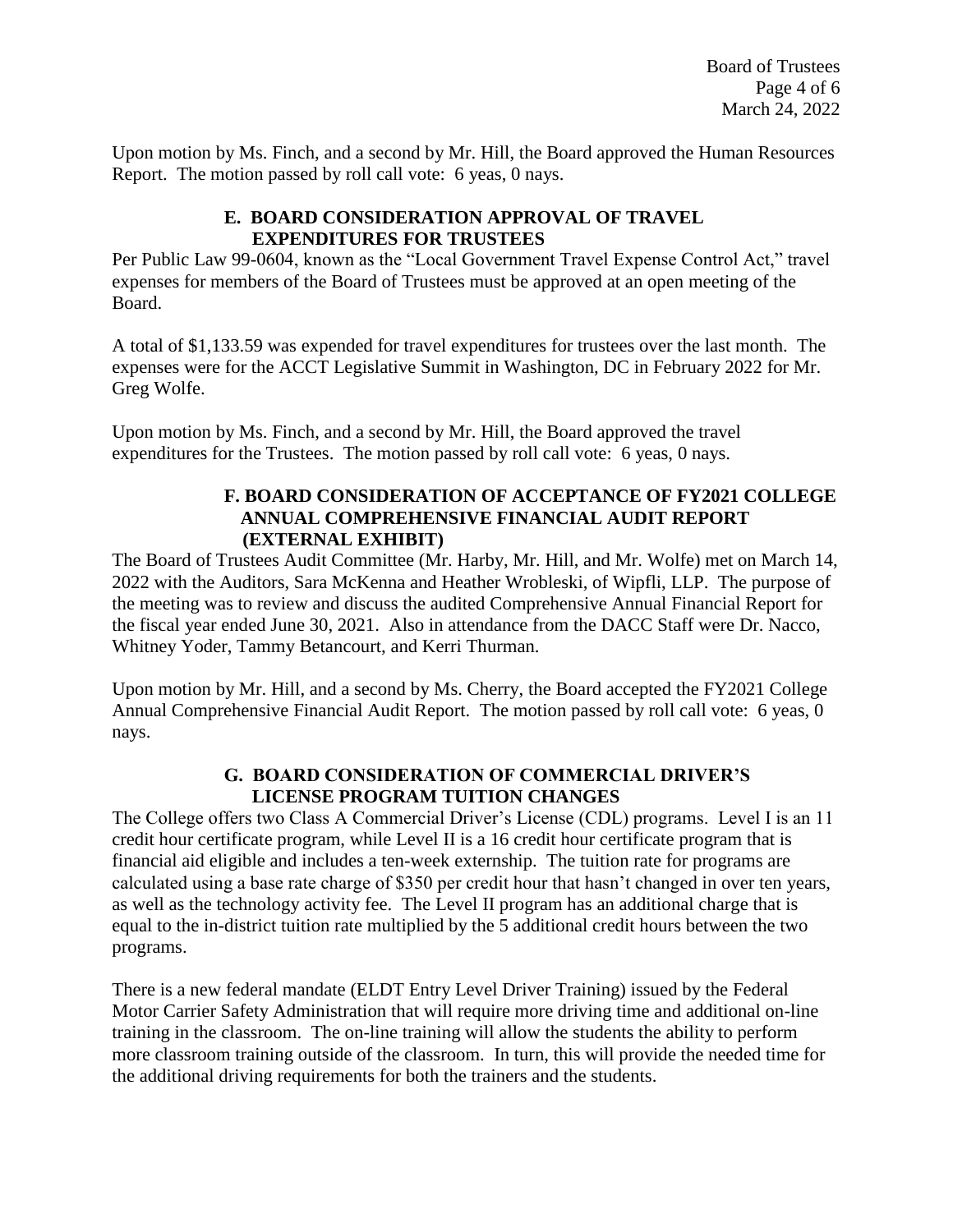In addition, the skyrocketing price of fuel has drastically increased the cost of the program.

In order to meet the additional costs associated with the program, we would like to request the base rate of \$305 be increased \$30 to \$335. We would also like to request that the additional fee associated with the Level II program  $(\$150 * 5)$  be removed. With this increase the new rates by program would be Level I: \$3,930 and Level II: \$5,760.

Even with this increase, it is believed that we will still maintain the lowest Level I rate in the area.

Upon motion by Mr. Hill, and a second by Ms. Duncan, the Board approved, effective with the summer 2022 term, a \$30 increase to both the Level I and Level II CDL programs, as well as the removal of the additional Level II CDL charge. The motion passed by roll call vote: 6 yeas, 0 nays.

## **H. BOARD CONSIDERATION OF RETIREMENTS**

# **1. WESLEY BROWN, STUDENT DEVELOPMENT/MIDDLE COLLEGE ADVISOR**

### **2. ANA NASSER, DIRECTOR, CHILD DEVELOPMENT CENTER**

Mr. Wesley Brown, Student Development/Middle College Advisor, Adult Education, has submitted his letter of intent to retire effective May 31, 2022. The Board and Dr. Nacco wished him well in his upcoming retirement.

Upon motion by Ms. Finch, and a second by Mr. Hill, the Board approved the retirement of Wesley Brown effective May 31, 2022. The motion passed by roll call vote: 6 yeas, 0 nays.

Ms. Ana Nasser, Director, Child Development Center, has submitted her letter of intent to retire effective June 30, 2022. The Board and Dr. Nacco wished her well in her upcoming retirement.

Upon motion by Mr. Spezia, and a second by Ms. Cherry, the Board approved the retirement of Ana Nasser effective June 30, 2022. The motion passed by roll call vote: 6 yeas, 0 nays.

#### **ITEM 15: INFORMATION**

## **A. STUDENT TRUSTEE ELECTION DATES—REVISED**

Due to the holiday on Friday, April 15, 2022 and the College being closed, the Student Trustee Election will open until 4:00 p.m. on Monday, April 18, 2022.

- **B. TRUSTEE COMMENTS**
	- Mr. Spezia would like a report regarding the NJCAA tournament at a future meeting. He also noted that he and Mr. Hill are being inducted into the Illiana Hall of Fame. He also noted that the County Basketball Tournament coming to DACC will be a great recruiting tool for the College.
	- Mr. Hill thanked Stacy Ehmen for the dual enrollment information. He encouraged all Trustees to promote dual enrollment.